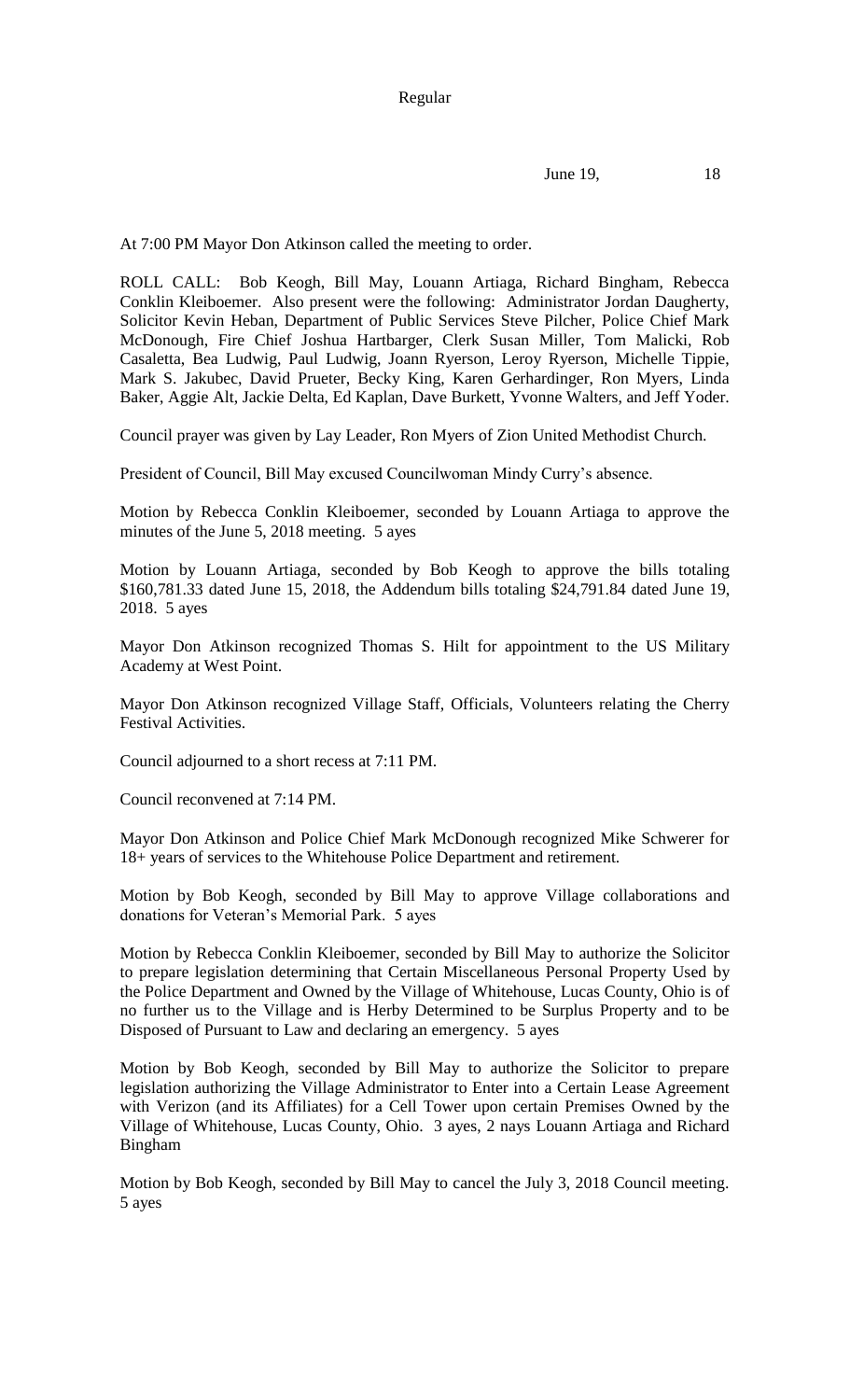June 19, 18

Mayor Don Atkinson asked for Citizen Comments pertaining to Agenda items.

- Concerns about proposed changes to the Veteran's Memorial Park
	- o Pictures were presented to donors
	- o Maintaining an air of Honor, Remembrance, Pride, Reverence

Upon recommendation of the Committee of the Whole, motion by Bob Keogh, seconded by Rebecca Conklin Kleiboemer to authorize the purchase and replacement NVR system and 10 new cameras from Torrence Sound for the sum of \$15, 710.00 5 ayes

Upon recommendation of the Committee of the Whole, motion by Louann Artiaga, seconded by Bob Keogh to authorize the Solicitor to prepare legislation approving an agreement with the Regional Income Tax Authority and declaring an emergency. 5 ayes

Upon recommendation of the Committee of the Whole, motion by Rebecca Conklin Kleiboemer, seconded by Bob Keogh to direct Administration to present a conceptual plan for improving the western-most front triangle of the park and developing a landscaping plan, which would include removal of the overgrown evergreen trees and coordination with the Tree Commission on new canopy trees and a mature tree replacement plan for the park. 4 ayes, 1 nay Bill May

Upon recommendation of the Committee of the Whole, motion by Rebecca Conklin Kleiboemer, seconded by Louann Artiaga to direct the Administration to purchase and install fitness equipment for placement around the small quarry 5 ayes

Upon recommendation of the Committee of the Whole, motion by Rebecca Conklin Kleiboemer, seconded by Louann Artiaga to authorize the Administration to seek bids on the following playground equipment: youth structure with a train theme; swings, including a combination swing for adult and infant; and benches. Bids should include several choices for surfaces, as well as estimates from full installation to community construction. 3 ayes, 2 nays Bob Keogh, Bill May

Motion by Rebecca Conklin Kleiboemer, seconded by Louann Artiaga to table the lease with Verizon. 5 ayes

Motion by Louann Artiaga, seconded by Rebecca Conklin Kleiboemer to accept Resolution 10-2018 determining that Certain Miscellaneous Personal Property used by the Police Department and Owned by the Village of Whitehouse, Lucas County, Ohio is of no further use to the Village and is Hereby determined to be Surplus Property and to be Disposed of Pursuant to Law, at its first reading and declaring an emergency. 5 ayes

Motion by Louann Artiaga, seconded by Bill May to suspend the rules and to have the second and third reading of Resolution 10-2018 by title only and declaring an emergency. 5 ayes

Motion by Bill May, seconded by Rebecca Conklin Kleiboemer to accept Resolution 10- 2018 and to pass said Resolution and declaring an emergency. 5 ayes

Motion by Louann Artiaga, seconded by Bob Keogh to accept Resolution 11-2018 approving an agreement with the Regional Income Tax Authority at its first reading and declaring an emergency. 5 ayes